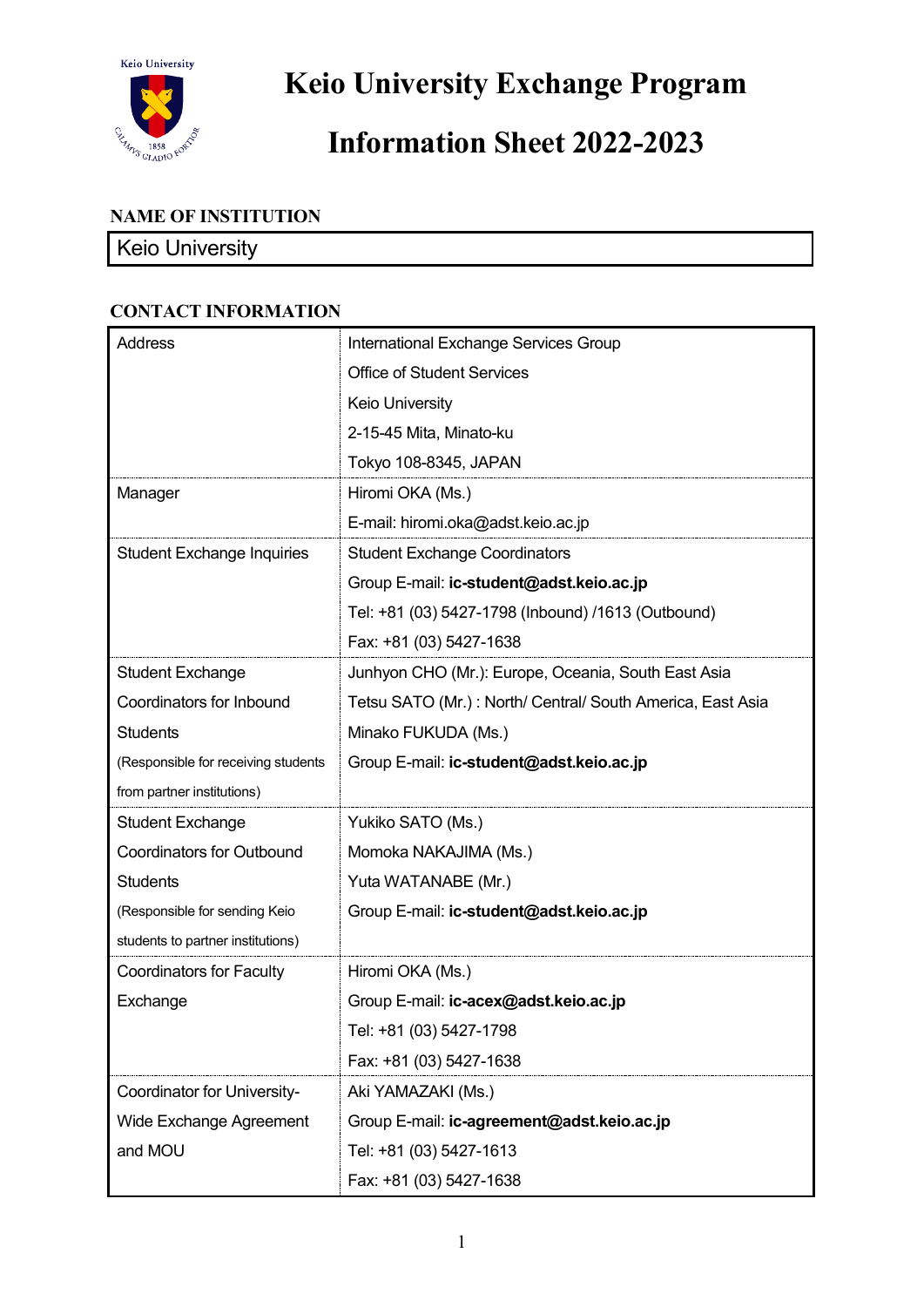| <b>Housing Coordinators</b> | Group E-mail: keio_dormitory_contact@info.keio.ac.jp        |  |
|-----------------------------|-------------------------------------------------------------|--|
|                             | Tel: +81 (03) 5427-1568                                     |  |
|                             | Fax: +81 (03) 5427-1569                                     |  |
| <b>Emergency Contacts</b>   | -Keio University Exchange Coordinator (During office Hours) |  |
|                             | +81 (03)-5427-1798                                          |  |
|                             | -Keio University Guard Room (Outside of office hours)       |  |
|                             | +81 (03)-5427-1699                                          |  |

#### **WEBSITES**

Official Website of Keio University: https://www.keio.ac.jp/en/ Official Website of Keio International Center:<https://www.ic.keio.ac.jp/en/> Official Website for Incoming Exchange Students: <https://www.ic.keio.ac.jp/en/study/exchange/apply.html>

#### **PROGRAM INFORMATION**

| Programs open to exchange | 1. Keio International Program (KIP)                               |
|---------------------------|-------------------------------------------------------------------|
| students                  | A comprehensive program designed for exchange students who        |
|                           | want to study about Japan and East/Southeast Asia in English      |
|                           | and take Japanese language courses as well                        |
|                           | *Students with advanced Japanese proficiency may also take        |
|                           | undergraduate courses in Japanese offered by faculties.           |
|                           | https://www.ic.keio.ac.jp/en/study/exchange/courses/kip.html      |
|                           |                                                                   |
|                           | 2. Japanese Language Program (JLP)                                |
|                           | An Intensive program for students who wish to focus on Japanese   |
|                           | language learning                                                 |
|                           | https://www.ic.keio.ac.jp/en/study/exchange/courses/jlp.html      |
|                           |                                                                   |
|                           | 3. Research Program (Open only to graduate exchange               |
|                           | students)                                                         |
|                           | A graduate-level program for students who wish to conduct         |
|                           | research under the supervision of an academic advisor at Keio     |
|                           | University                                                        |
|                           | https://www.ic.keio.ac.jp/en/study/exchange/courses/research.html |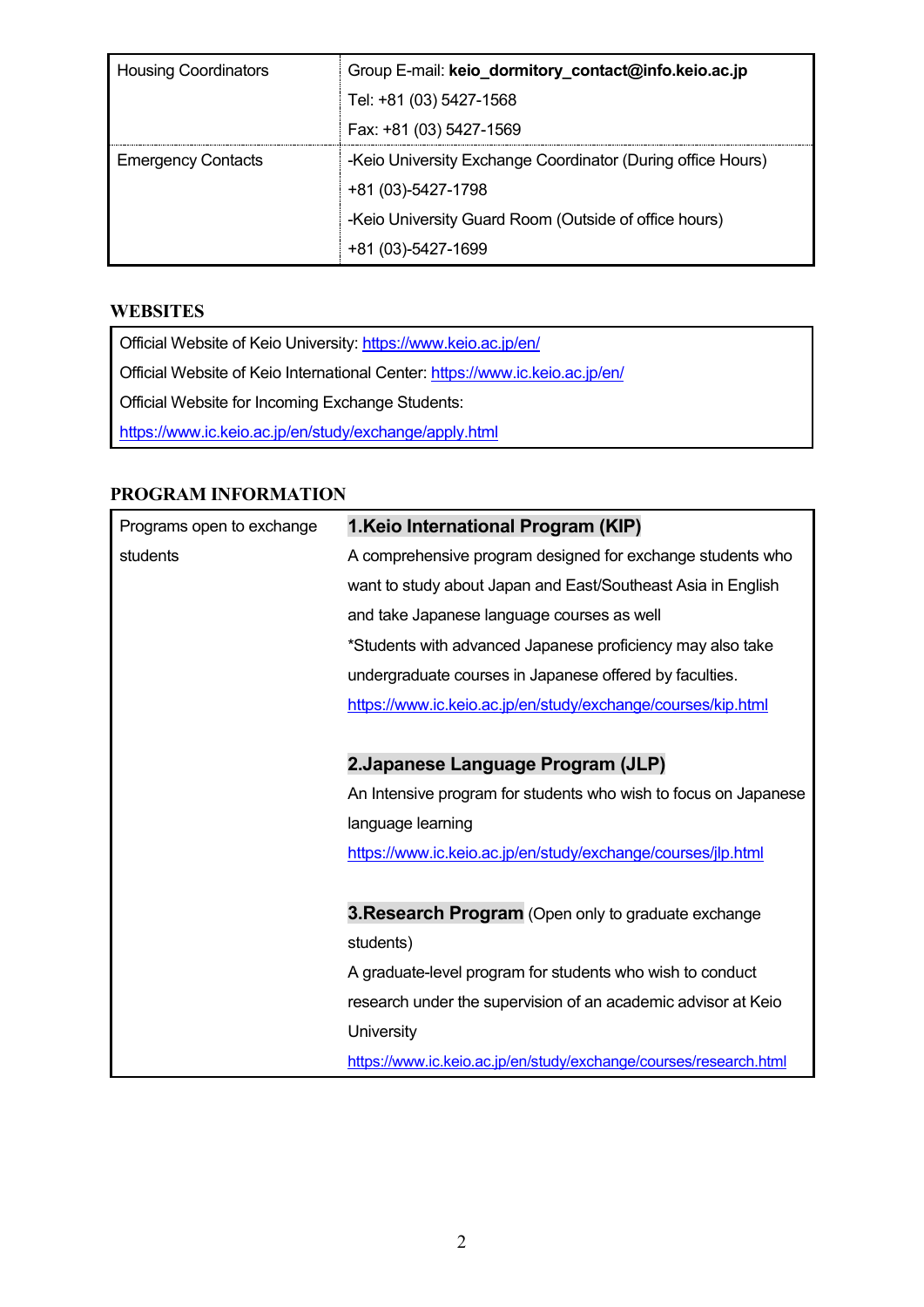## **COURSE INFORMATION**

| Courses available for        | https://www.ic.keio.ac.jp/en/study/exchange/courses/courses availa       |
|------------------------------|--------------------------------------------------------------------------|
| exchange students            | ble for exchange students.html                                           |
| Courses conducted in English | <b>International Center Courses</b><br>1.                                |
| open for exchange students   | The curriculum of the International Center Courses focuses on            |
|                              | Japan and East/Southeast Asia as a central theme. There are about        |
|                              | 70 courses in various fields such as language and literature, arts,      |
|                              | culture and cross-cultural understanding, religion and thought,          |
|                              | history, media and communications, social issues, politics,              |
|                              | diplomacy and international exchange, business and economy, and          |
|                              | law. For the list of courses, please visit the following website.        |
|                              | https://www.ic.keio.ac.jp/en/aboutic/aboutcourse/list international ce   |
|                              | nter courses.html                                                        |
|                              | <b>Courses offered by Faculty / Graduate Schools</b><br>2.               |
|                              | There are some English-taught courses available. For the list of         |
|                              | courses, please visit the following website.                             |
|                              |                                                                          |
|                              | https://www.ic.keio.ac.jp/en/study/exchange/courses/courses by fac       |
|                              | ulty.html                                                                |
| Courses conducted in         | Students who have Japanese language proficiency equivalent to            |
| Japanese                     | JLPT level N2 or above may take courses in Japanese offered by           |
| (Undergraduate Faculty       | various Keio University undergraduate faculties.                         |
| Courses)                     | *Some registration restrictions and/or course prerequisites may apply.   |
|                              | Physical education courses, foreign language courses, and courses in the |
|                              | School of Medicine are not open to exchange students.                    |
| Japanese Language Courses    | for Keio International Program (KIP) and Research Program:               |
|                              | "Keio Japanese Courses" (Japanese language courses for KIP and           |
|                              | Research students) are offered by the Center for Japanese Studies.       |
|                              | These courses include subjects in 7 study levels from elementary to      |
|                              | advanced, in which students can effectively learn the Japanese           |
|                              | language in a short period of time and balance their studies in          |
|                              | Japanese language with other courses.                                    |
|                              | for Japanese Language Program (JLP):                                     |
|                              | JLP subjects are offered by the Center for Japanese Studies for          |
|                              | students who would like to focus on Japanese language learning.          |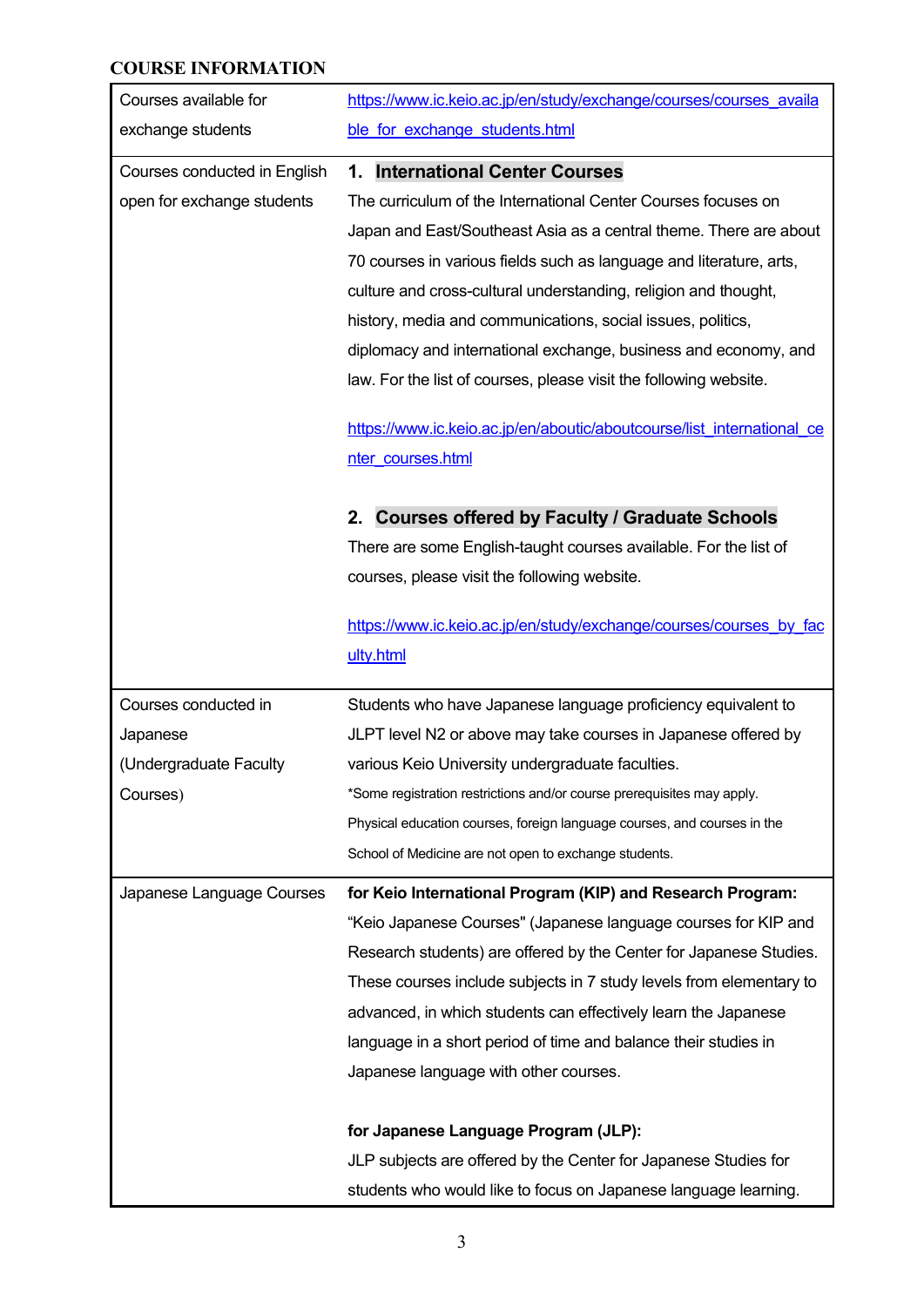| Main Course, which is the core of the Japanese Language Program, |
|------------------------------------------------------------------|
| is characterized by having a broad range of subject options.     |

#### **GENERAL INFORMATION**

| <b>GPA</b> requirement            | There is no GPA requirement for application.                         |  |
|-----------------------------------|----------------------------------------------------------------------|--|
| Required level of language        | There is no language proficiency requirement for application.        |  |
| proficiency                       |                                                                      |  |
| 2022-2023 Important Dates         | 2022 Fall Semester *TBD                                              |  |
|                                   | Check-in Dates for Keio Housing: Late September                      |  |
|                                   | Orientation for Exchange Students: Late September                    |  |
|                                   | Classes start: October 1, 2022                                       |  |
|                                   | Final Exam Period: January 26-February 6, 2023                       |  |
|                                   |                                                                      |  |
|                                   | 2023 Spring Semester *TBD                                            |  |
|                                   | Check-in Dates for Keio Housing: Late March                          |  |
|                                   | Orientation date: Late March                                         |  |
|                                   | Classes start: Early April                                           |  |
|                                   | Final Exam Period: Late July                                         |  |
|                                   |                                                                      |  |
|                                   | For details, please refer to our website:                            |  |
|                                   | https://www.ic.keio.ac.jp/en/study/exchange/academic_calendar.html   |  |
| Dates when official transcripts   | For Fall Semester: After April 1                                     |  |
| are sent out to the partner       | For Spring Semester: After September 22                              |  |
| universities                      |                                                                      |  |
| Scholarship availability (if any) | JASSO scholarship is available for <i>university-wide</i> exchange   |  |
|                                   | students. Students may apply if they meet the specific requirements. |  |
|                                   | *As for AY2022, the scholarship will be provided to the incoming     |  |
|                                   | exchange students if Keio is adopted by JASSO.                       |  |
| Note for transfer students        | Transfer students who wish to apply for the <b>JLP</b> must have     |  |
|                                   | completed at least one semester at a home university (nominating     |  |
|                                   | institution) at the time of application. The student must be able to |  |
|                                   | submit a transcript and a recommendation letter from the home        |  |
|                                   | university.                                                          |  |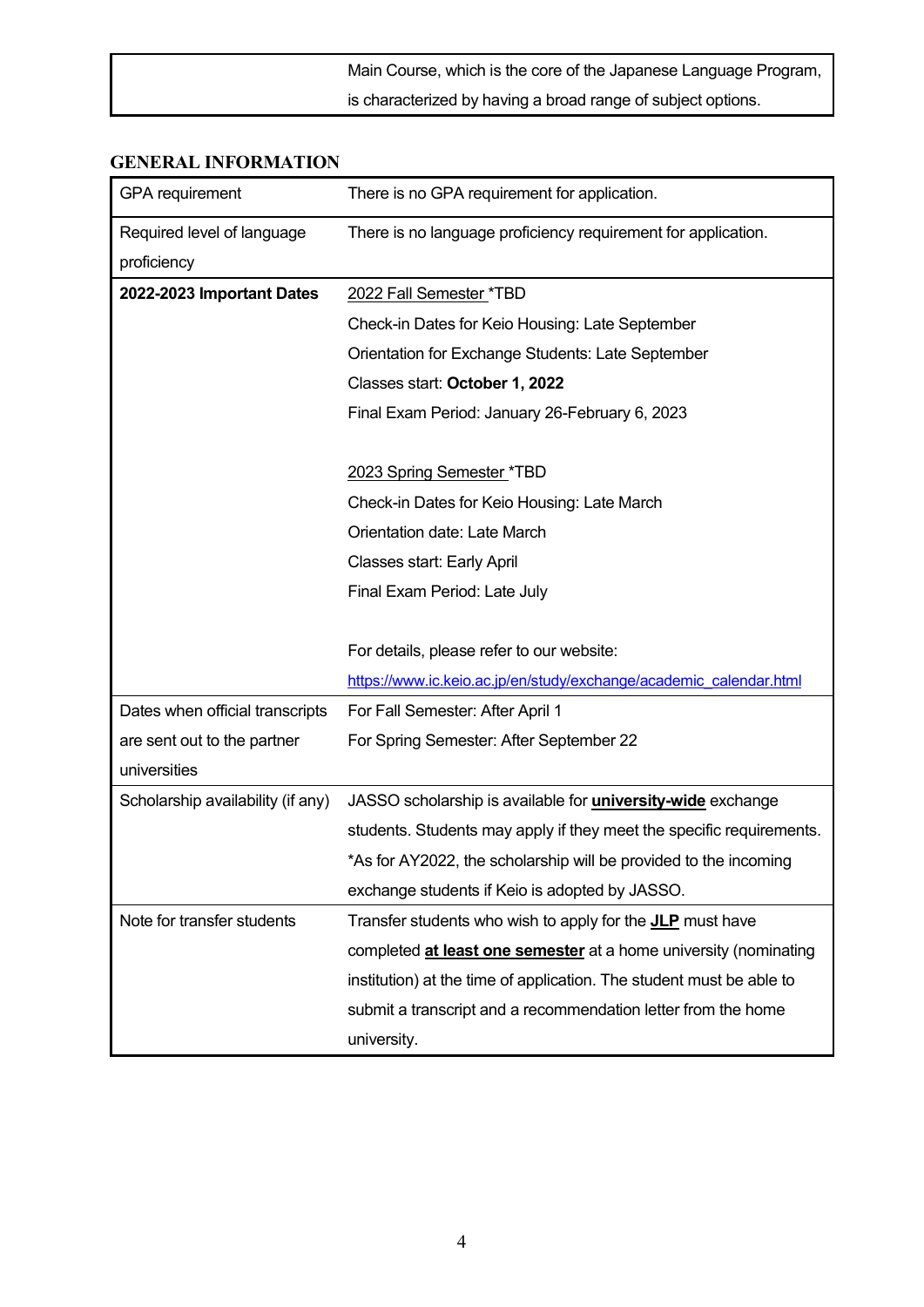## **NOMINATION**

| <b>Nomination</b> | 2022 Fall Semester admission: March 30, 2022    |  |
|-------------------|-------------------------------------------------|--|
| deadlines         | 2023 Spring Semester admission: October 5, 2022 |  |
| Nomination form   |                                                 |  |
| for 2022 Fall     | https://forms.gle/wBVnTyXTgdKpVZTG7             |  |

#### **APPLICATION**

| Application | 2022 Fall Semester admission: March 30, 2022                                                                                                                                                                                                                                                                                                                                                                                                                                                                                                                                                                        |  |
|-------------|---------------------------------------------------------------------------------------------------------------------------------------------------------------------------------------------------------------------------------------------------------------------------------------------------------------------------------------------------------------------------------------------------------------------------------------------------------------------------------------------------------------------------------------------------------------------------------------------------------------------|--|
| deadlines   | 2023 Spring Semester admission: October 5, 2022                                                                                                                                                                                                                                                                                                                                                                                                                                                                                                                                                                     |  |
| Website for | Please note that the application information will <b>NOT</b> be sent via e-mail to your                                                                                                                                                                                                                                                                                                                                                                                                                                                                                                                             |  |
| application | nominees from our office. We kindly ask for your cooperation in directing your                                                                                                                                                                                                                                                                                                                                                                                                                                                                                                                                      |  |
| information | students to visit our website for application instructions.                                                                                                                                                                                                                                                                                                                                                                                                                                                                                                                                                         |  |
|             | Application Information:<br>https://www.ic.keio.ac.jp/en/study/exchange/apply.html<br>Online Application:<br>https://studyabroad-apply.gakuji.keio.ac.jp/inbound<br>Application documents need to be uploaded:<br>· Study proposal *<br>· One recommendation letter<br>· Official academic transcript<br>· Certificate of health*<br>• Passport copy<br>$\cdot$ Photo<br>• Certificate of financial support<br>· Application for Certificate of Eligibility (visa document) *<br>*Prescribed forms are downloadable at our website:<br>https://www.ic.keio.ac.jp/en/study/exchange/apply/application_documents.html |  |
| Additional  | As a general rule, extending one's study period is not permitted. Please advise                                                                                                                                                                                                                                                                                                                                                                                                                                                                                                                                     |  |
| information | students to plan and choose their study period very carefully when applying.                                                                                                                                                                                                                                                                                                                                                                                                                                                                                                                                        |  |
|             | Keio University does NOT arrange early exams even for those who wish to leave                                                                                                                                                                                                                                                                                                                                                                                                                                                                                                                                       |  |
|             | early due to graduation or academic schedule conflicts.                                                                                                                                                                                                                                                                                                                                                                                                                                                                                                                                                             |  |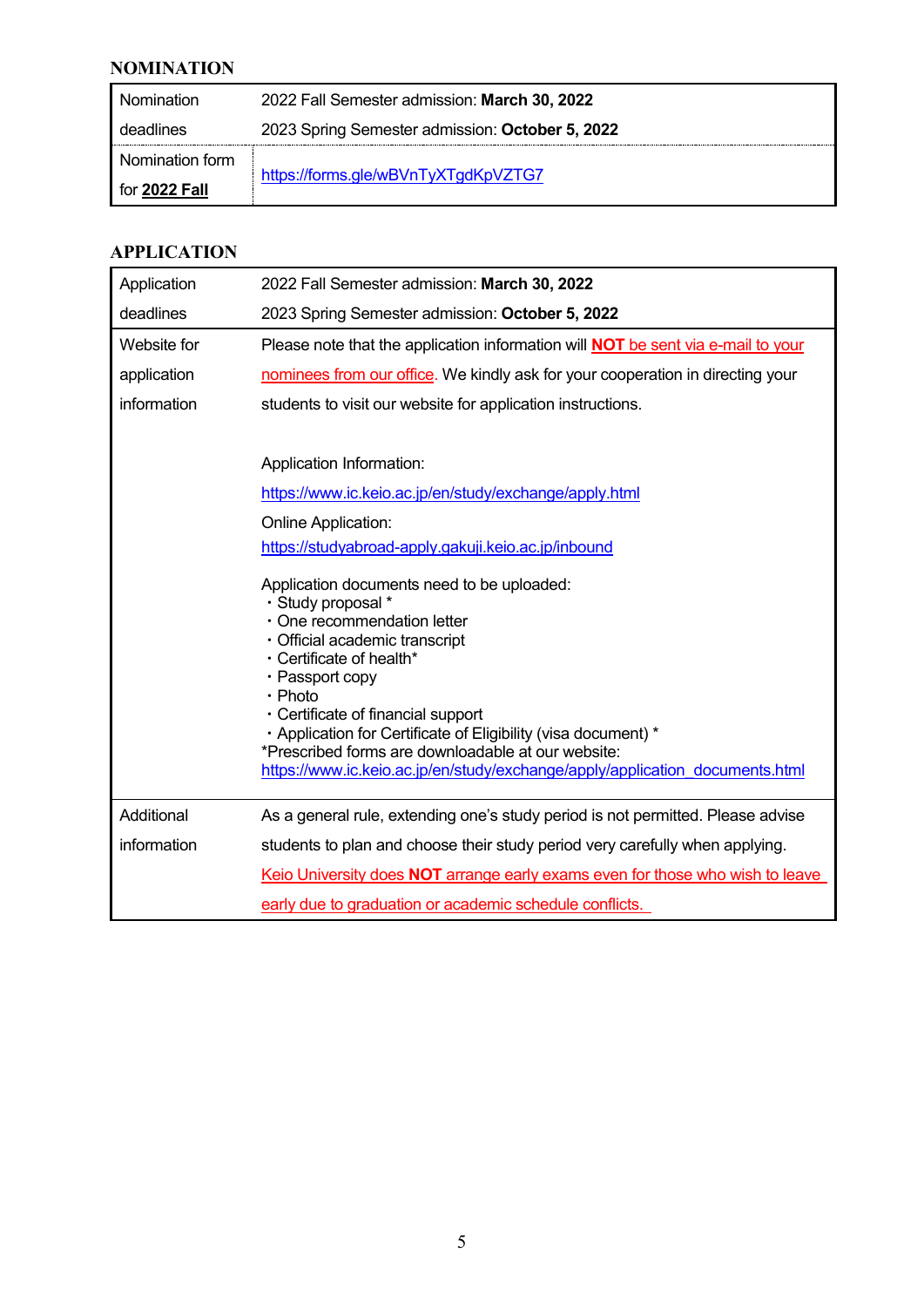| Fall             | <b>Spring</b>      | <b>Procedures</b>                                             |
|------------------|--------------------|---------------------------------------------------------------|
| <b>Admission</b> | <b>Admission</b>   |                                                               |
| March 30         | October 5          | Nomination & Application deadline                             |
| April - May      | October - November | Screening of application documents by the Keio                |
|                  |                    | exchange student selection committee.                         |
| Mid-June         | Mid-December       | Once accepted, students will be able to download the          |
|                  |                    | acceptance letter from their online account. If you           |
|                  |                    | need a copy of the acceptance letter of each student,         |
|                  |                    | please ask your students to download the letter from          |
|                  |                    | their online account and submit it to your office.            |
| Mid-June         | Mid-December       | Housing information will be sent by e-mail.                   |
|                  |                    | Keio will send accepted students the Certificate of           |
|                  | Late February      | Eligibility to their home institution. With this certificate, |
| Late August      |                    | students can apply for a student visa at the Japanese         |
|                  |                    | Embassy or consulate.                                         |
| Late September   | Late March         | Housing check-in                                              |
| Late September   | Late March         | Orientation for exchange students                             |

## **HOUSING INFORMATION**

| Availability of university       | We have some off-campus housing that is subsidized by Keio.     |
|----------------------------------|-----------------------------------------------------------------|
| dormitories                      | Exchange students have priority access to a room in these       |
|                                  | housing arrangements if they complete housing application on    |
|                                  | time.                                                           |
|                                  | https://www.ic.keio.ac.jp/en/study/exchange/housing.html        |
| Keio Housing Rent (subject to    | The rent charged to students varies from ¥55,000 to ¥78,400     |
| change)                          | yen (approx. \$500 to \$800). Students will also be charged a   |
|                                  | one-time, additional maintenance fee of ¥20,000 for their first |
|                                  | month's rent. Deposits and key money are not required.          |
| Application procedures for       | We will send housing information including the application      |
| housing                          | procedures to students.                                         |
| Additional important information | No airport pick-up services are provided for students.          |
|                                  | Detailed directions will be given by e-mail after the student's |
|                                  | dormitory is confirmed.                                         |